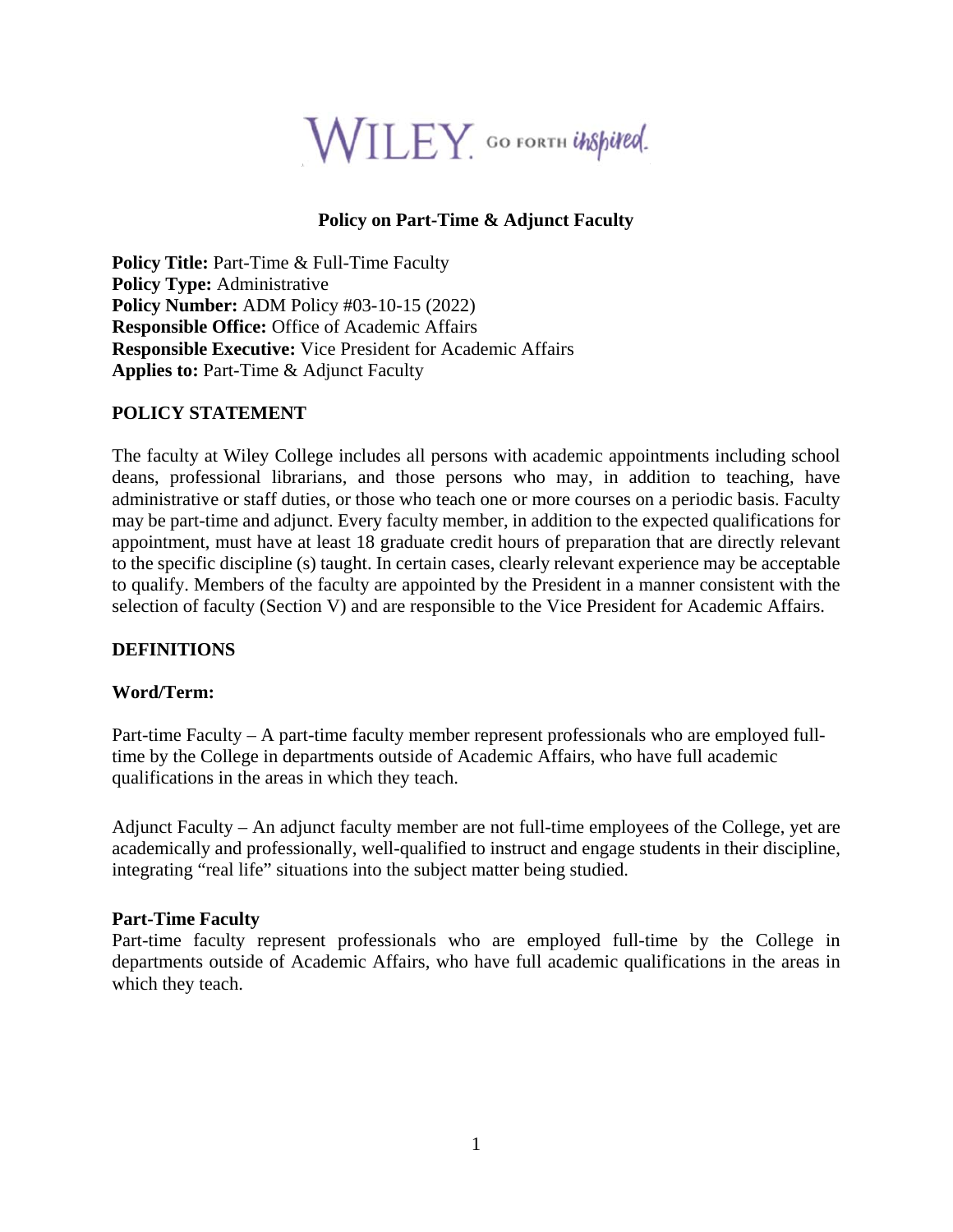Part-time faculty are employed on an "as needed" basis to teach courses constituting less than a normal load, typically 3 to 6 credit hours. They are usually employed when a full-time faculty member is not available. Part-time faculty members teach during the evening and/or weekends. Part-time faculty members are academically and professionally, well-qualified to instruct and engage students in their discipline, integrating "real life" situations into the subject matter being studied. Part-time faculty may be employed on a notice/probationary contract. Such faculty members are not voting members of the faculty.

Recruitment of part-time faculty members is carried out primarily by the respective school dean or the part-time faculty member notifies the department chair or school dean in writing of their interest in teaching. Part-time faculty are selected by a committee of the department and school faculty. The dean then conveys, in writing, the recommendation to the Vice President for Academic Affairs who, in turn, makes recommendations to the President. All letters of appointment are issued by the President of the College through the Office of Human Resources. The precise terms and conditions of each appointment are set by the President and Human Resources (HR) and stated in writing. Copies are in possession of both the College and the prospective faculty member before the appointment is consummated.

Part-time faculty members are employed from semester-to-semester or year-to-year. The orientation process for part-time faculty takes place in the same manner as that for full-time faculty. At the beginning of each semester, the Vice President for Academic Affairs or designee conducts new faculty orientation sessions to provide both full-time and part-time new faculty with pertinent information about duties and responsibilities of faculty. More specific orientation of part-time faculty is conducted periodically during each academic year by the school's dean, just as it is for full-time faculty.

Compensation for adjunct faculty members is based on the total number of credit hours taught and the highest degree earned.

## **Adjunct Faculty**

The term adjunct faculty refers to those persons who are not employees of the College, but are employed on an "as needed" basis to teach courses constituting less than a normal load. They are usually employed when a full-time faculty member is not available. Adjuncts are academically and professionally, well-qualified to instruct and engage students in their discipline, integrating "real life" situations into the subject matter being studied. Adjunct faculty may be employed on a notice/probationary contract. Such faculty members are not voting members of the faculty.

Recruitment of adjunct faculty members is carried out primarily by the respective school dean and selection by a committee of the department and school faculty. The dean then conveys, in writing, the recommendation to the Vice President for Academic Affairs who, in turn, makes recommendations to the President. All letters of appointment are issued by the President of the College through the Office of Human Resources. The precise terms and conditions of each appointment are set by the President and Human Resources (HR) and stated in writing. Copies are in possession of both the College and the prospective faculty member before the appointment is consummated.